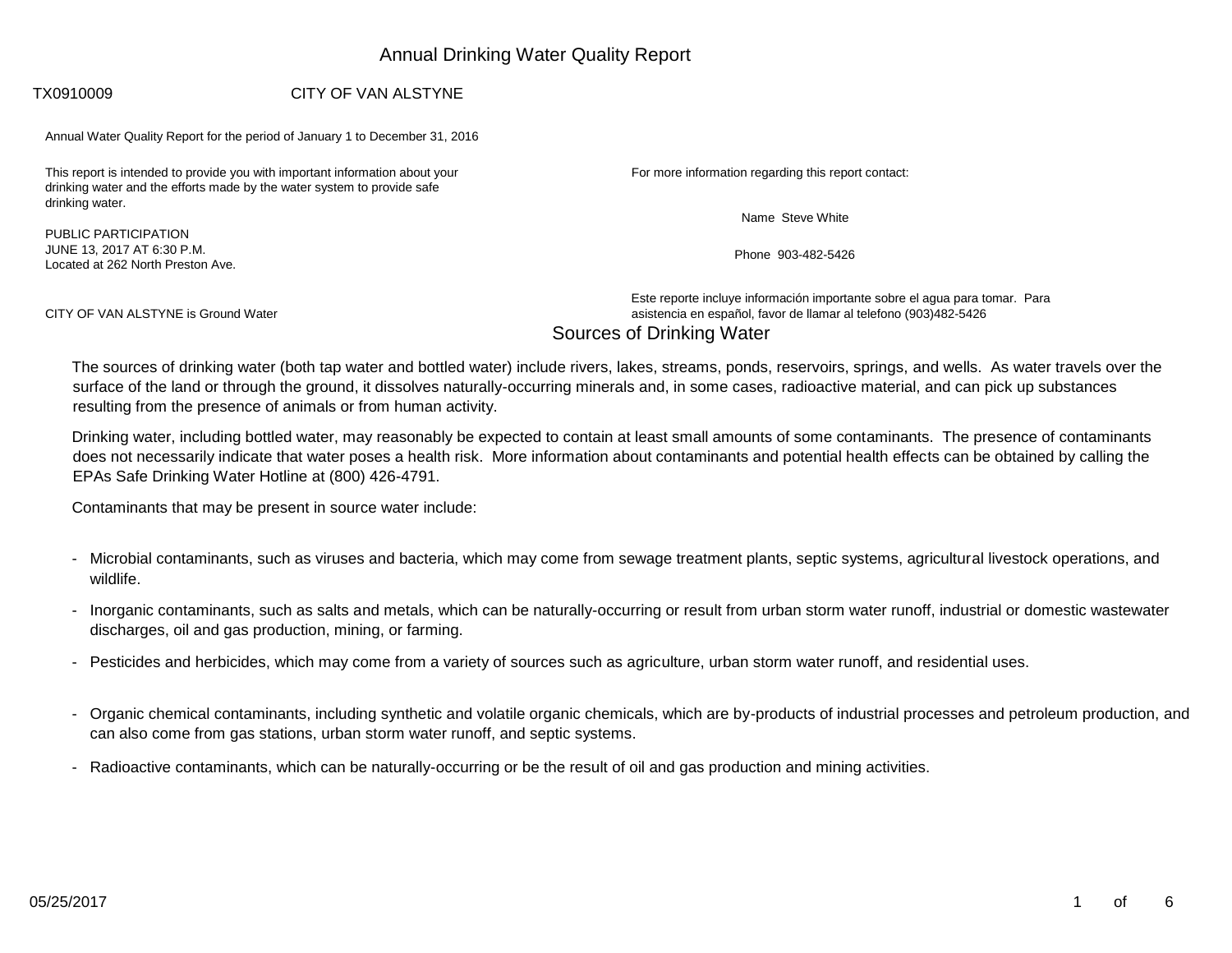In order to ensure that tap water is safe to drink, EPA prescribes regulations which limit the amount of certain contaminants in water provided by public water systems. FDA regulations establish limits for contaminants in bottled water which must provide the same protection for public health.

Contaminants may be found in drinking water that may cause taste, color, or odor problems. These types of problems are not necessarily causes for health concerns. For more information on taste, odor, or color of drinking water, please contact the system's business office.

You may be more vulnerable than the general population to certain microbial contaminants, such as Cryptosporidium, in drinking water. Infants, some elderly, or immunocompromised persons such as those undergoing chemotherapy for cancer; persons who have undergone organ transplants; those who are undergoing treatment with steroids; and people with HIV/AIDS or other immune system disorders, can be particularly at risk from infections. You should seek advice about drinking water from your physician or health care providers Additional guidelines on appropriate means to lessen the risk of infection by Cryptosporidium are available from the Safe Drinking Water Hotline (800-426-4791).

If present, elevated levels of lead can cause serious health problems, especially for pregnant women and young children. Lead in drinking water is primarily from materials and components associated with service lines and home plumbing. We are responsible for providing high quality drinking water, but we cannot control the variety of materials used in plumbing components. When your water has been sitting for several hours, you can minimize the potential for lead exposure by flushing your tap for 30 seconds to 2 minutes before using water for drinking or cooking. If you are concerned about lead in your water, you may wish to have your water tested. Information on lead in drinking water, testing methods, and steps you can take to minimize exposure is available from the Safe Drinking Water Hotline or at http://www.epa.gov/safewater/lead.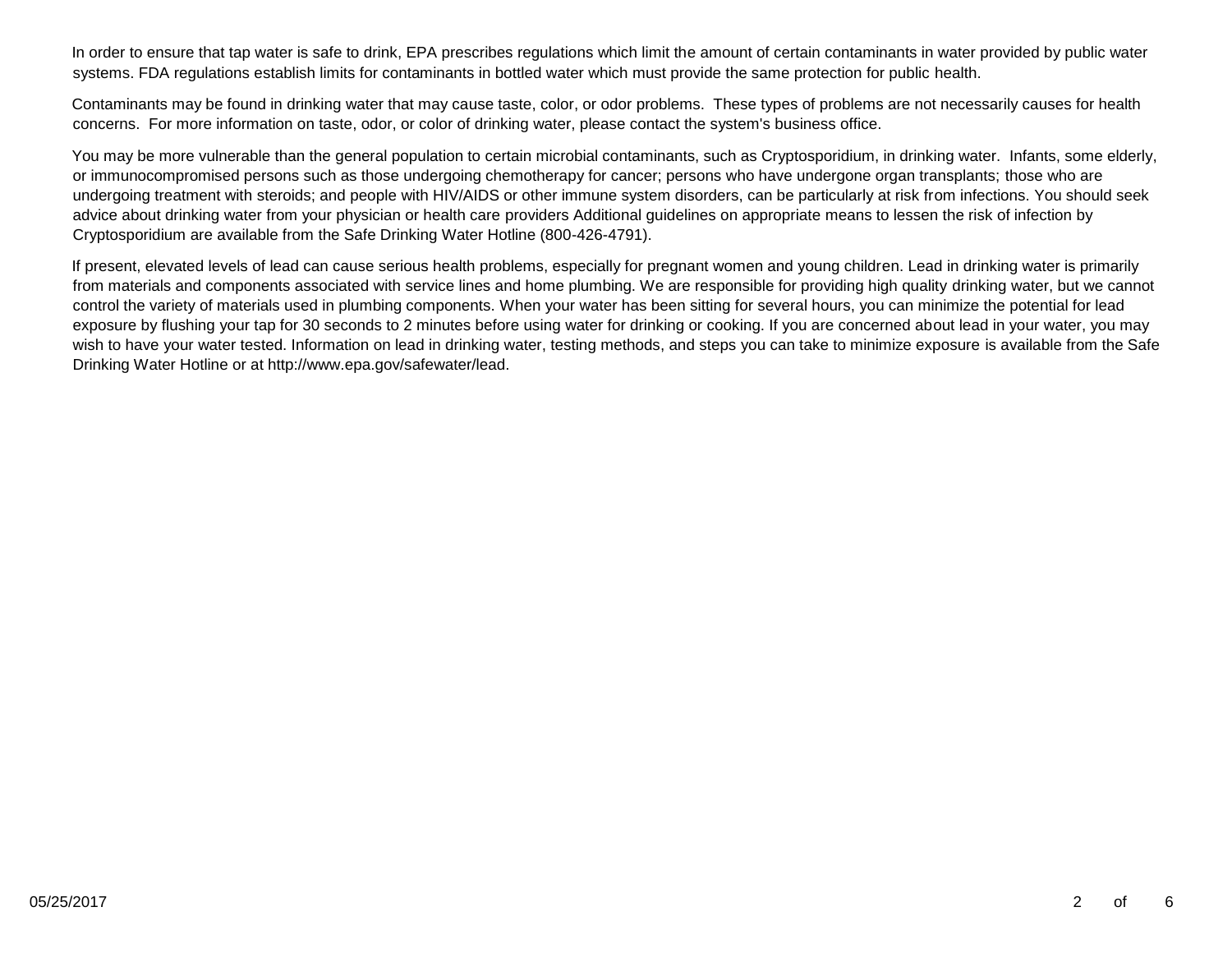#### Information about Source Water Assessments

The TCEQ completed an assessment of your source water and results indicate that our sources have a low susceptibility to contaminants. The sampling requirements for your water system are based on this susceptibility and previous sample data. Any detections of these contaminants may be found in this Consumer Confident Report. For more information on source water assessments and protection efforts at our system, contact Steve White 903-482-5426

For more information about your sources of water, please refer to the Source Water Assessment Viewer available at the following URL: http://gis3.tceq.state.tx.us/swav/Controller/index.jsp?wtrsrc=

Further details about sources and source-water assessments are available in Drinking Water Watch at the following URL: http://dww.tceq.texas.gov/DWW

| Source Water Name                                       |                         | Type of Water | <b>Report Status</b> | Location                                          |
|---------------------------------------------------------|-------------------------|---------------|----------------------|---------------------------------------------------|
| 1 - PRESTON / COOPER ST                                 | PRESTON / COOPER ST     | <b>GW</b>     | A                    | Trinity Basin Grayson County City of Van Alstyne  |
| 3 - SW MAIN / CARL UMPHRESS                             | SW MAIN / CARL UMPHRESS | <b>GW</b>     | A                    | Trinity Basin Grayson County City of Van Alstyne- |
| 4 - SPENCE / W HWY 5                                    | SPENCE / W HWY 5        | GW            | A                    | Trinity Basin Grayson County City of Van Alstyne  |
| 5 - NW CORNER OF FM 121 / US 75 NW CORNER OF FM121 / US |                         | GW            | A                    | Trinity Basin Grayson County City of Van Alstyne  |
| 6- COUNTY LINE RD / HWY 5                               | COUNTY LINE RD / HWY 5  | <b>GW</b>     | A                    | Trinity Basin Grayson County City of Van Alstyne  |

#### Disinfectant Residual Table

|          |      |      |     |  |      | Disinfectant Year Ave Level Min. Level Max. Level MRDL MRDLG Unit of Measure Violation Likely Source of Contamination |
|----------|------|------|-----|--|------|-----------------------------------------------------------------------------------------------------------------------|
| Chlorine | 2016 | 1.36 | .86 |  | ma/l | Water additives used to control Microbes                                                                              |

City of Van Alstyne Public Works Submitted to Texas Water Development Board for Period of Jan-Dec 2016, our system lost an estimated 9,377,246 Gallons. If you have any questions about the water loss audit call Public Works phone number 903-482-5426.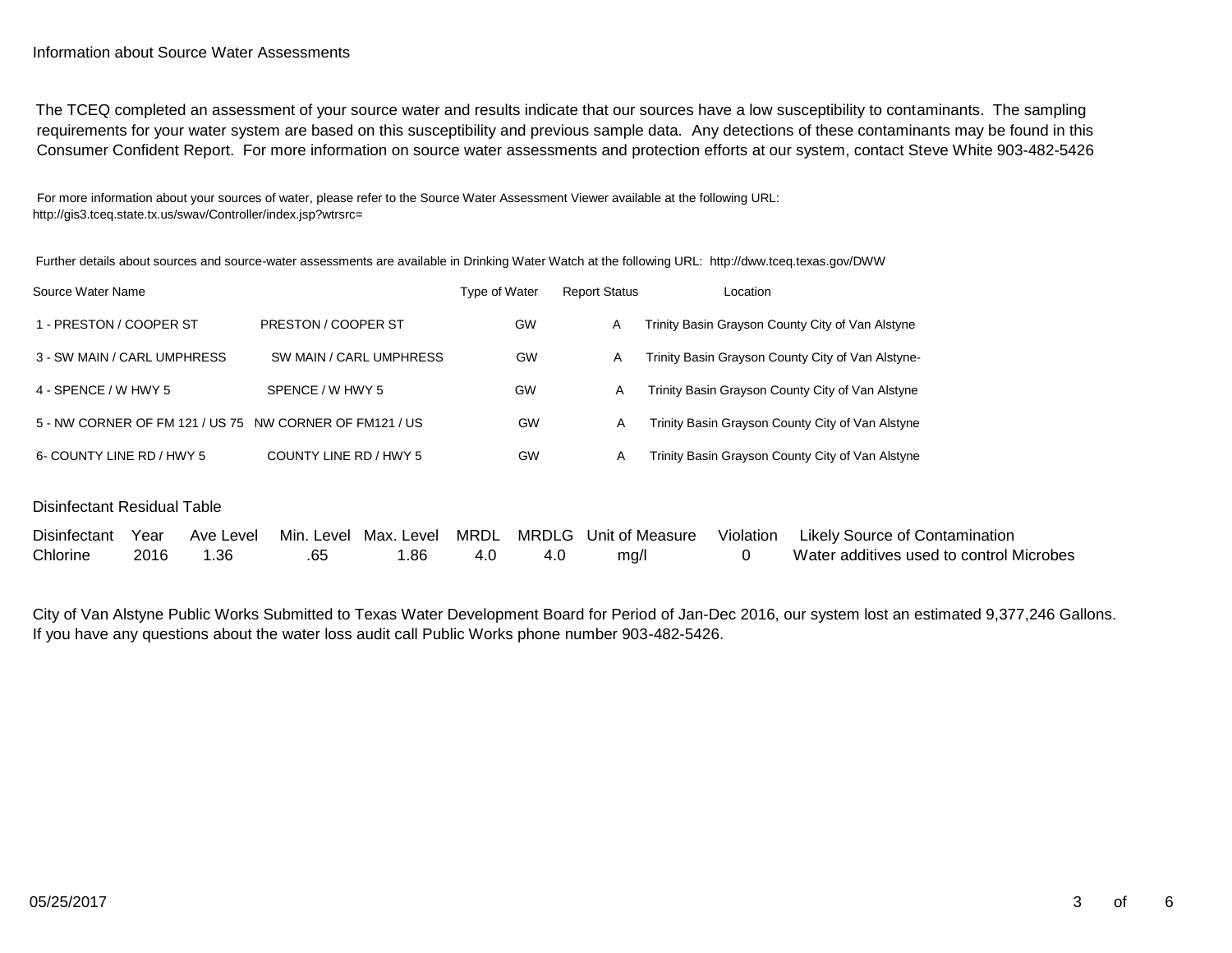## Lead and Copper

#### Definitions:

Action Level Goal (ALG): The level of a contaminant in drinking water below which there is no known or expected risk to health. ALGs allow for a margin of safety.

Action Level: The concentration of a contaminant which, if exceeded, triggers treatment or other requirements which a water system must follow.

| <b>Lead and Copper</b> | Date Sampled | <b>MCLG</b> | Action Level (AL) | 90th Percentile # Sites Over |      | Units | Violation | Likely Source of Contamination |
|------------------------|--------------|-------------|-------------------|------------------------------|------|-------|-----------|--------------------------------|
|                        |              |             |                   |                              | . AL |       |           |                                |

| Copper | 08/13/2014 | ں. ا | ت | 0.23 | ppm | Erosion of natural deposits; Leaching from |
|--------|------------|------|---|------|-----|--------------------------------------------|
|        |            |      |   |      |     | wood preservatives: Corrosion of household |
|        |            |      |   |      |     | plumbing systems.                          |

| Lead                              | 08/13/2014 |  | ◡ | . . ب |  | ppb | N | Corrosion of household plumbing systems;<br>Erosion of natural deposits. |  |
|-----------------------------------|------------|--|---|-------|--|-----|---|--------------------------------------------------------------------------|--|
| <b>Water Quality Test Results</b> |            |  |   |       |  |     |   |                                                                          |  |

| Definitions:                                       | The following tables contain scientific terms and measures, some of which may require explanation.                                                                                                                                                                      |
|----------------------------------------------------|-------------------------------------------------------------------------------------------------------------------------------------------------------------------------------------------------------------------------------------------------------------------------|
| Avg:                                               | Regulatory compliance with some MCLs are based on running annual average of monthly samples.                                                                                                                                                                            |
| Maximum Contaminant Level or MCL:                  | The highest level of a contaminant that is allowed in drinking water. MCLs are set as close to the MCLGs as feasible using the best available treatment<br>technology.                                                                                                  |
| Level 1 Assessment:                                | A Level 1 assessment is a study of the water system to identify potential problems and determine (if possible) why total coliform bacteria have been<br>found in our water system.                                                                                      |
| Maximum Contaminant Level Goal or MCLG:            | The level of a contaminant in drinking water below which there is no known or expected risk to health. MCLGs allow for a margin of safety.                                                                                                                              |
| Level 2 Assessment:                                | A Level 2 assessment is a very detailed study of the water system to identify potential problems and determine (if possible) why an E. coli MCL violation<br>has occurred and/or why total coliform bacteria have been found in our water system on multiple occasions. |
| Maximum residual disinfectant level or MRDL:       | The highest level of a disinfectant allowed in drinking water. There is convincing evidence that addition of a disinfectant is necessary for control of<br>microbial contaminants.                                                                                      |
| Maximum residual disinfectant level goal or MRDLG: | The level of a drinking water disinfectant below which there is no known or expected risk to health. MRDLGs do not reflect the benefits of the use of<br>disinfectants to control microbial contaminants.                                                               |
| MFL                                                | million fibers per liter (a measure of asbestos)                                                                                                                                                                                                                        |
| na:                                                | not applicable.                                                                                                                                                                                                                                                         |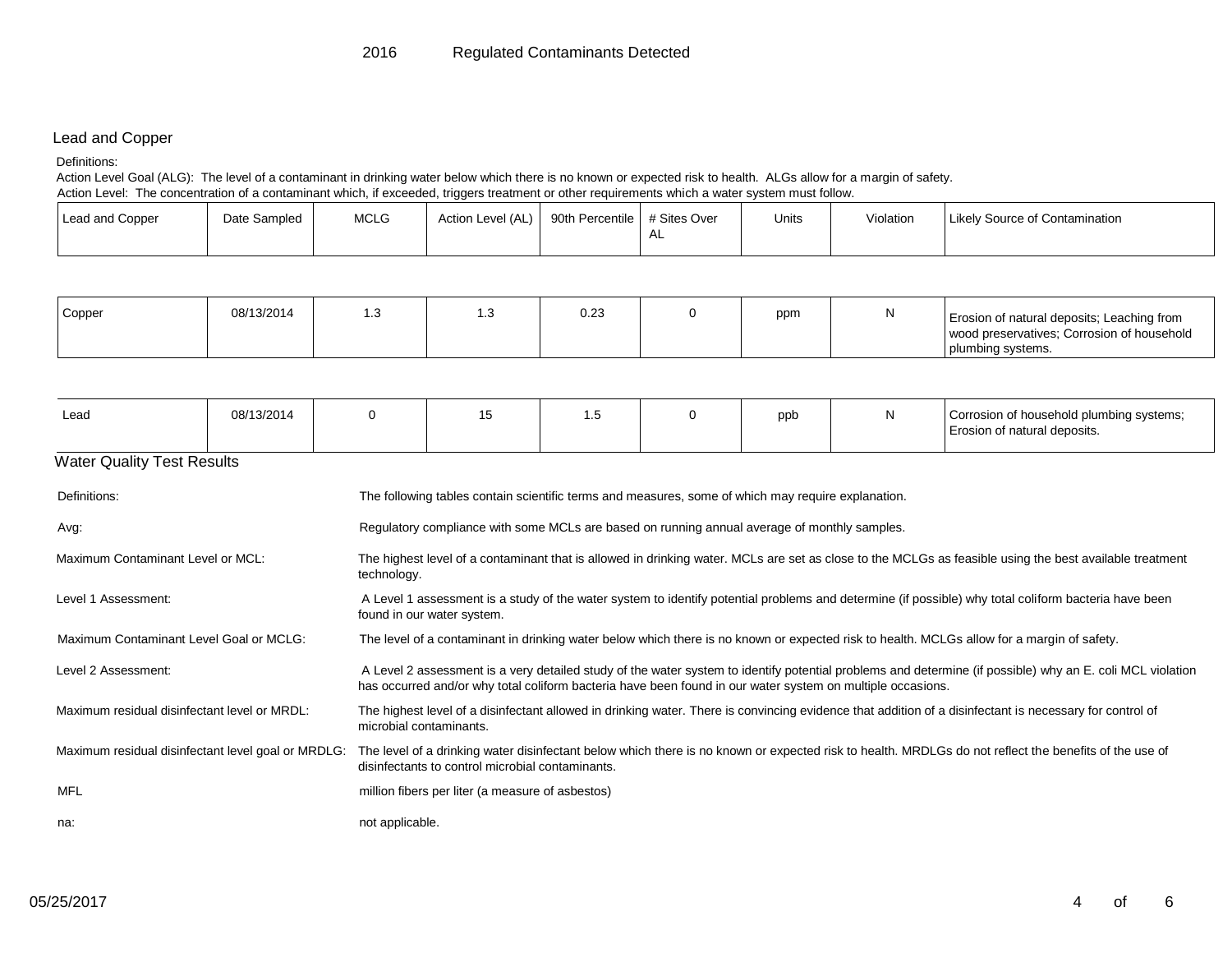| <b>Water Quality Test Results</b> |                                                                                         |
|-----------------------------------|-----------------------------------------------------------------------------------------|
| mrem:                             | millirems per year (a measure of radiation absorbed by the body)                        |
| NTU                               | nephelometric turbidity units (a measure of turbidity)                                  |
| pCi/L                             | picocuries per liter (a measure of radioactivity)                                       |
| ppb:                              | micrograms per liter or parts per billion - or one ounce in 7,350,000 gallons of water. |
| ppm:                              | milligrams per liter or parts per million - or one ounce in 7,350 gallons of water.     |
| Treatment Technique or TT:        | A required process intended to reduce the level of a contaminant in drinking water.     |
| ppt                               | parts per trillion, or nanograms per liter (ng/L)                                       |
| ppq                               | parts per quadrillion, or picograms per liter (pg/L)                                    |